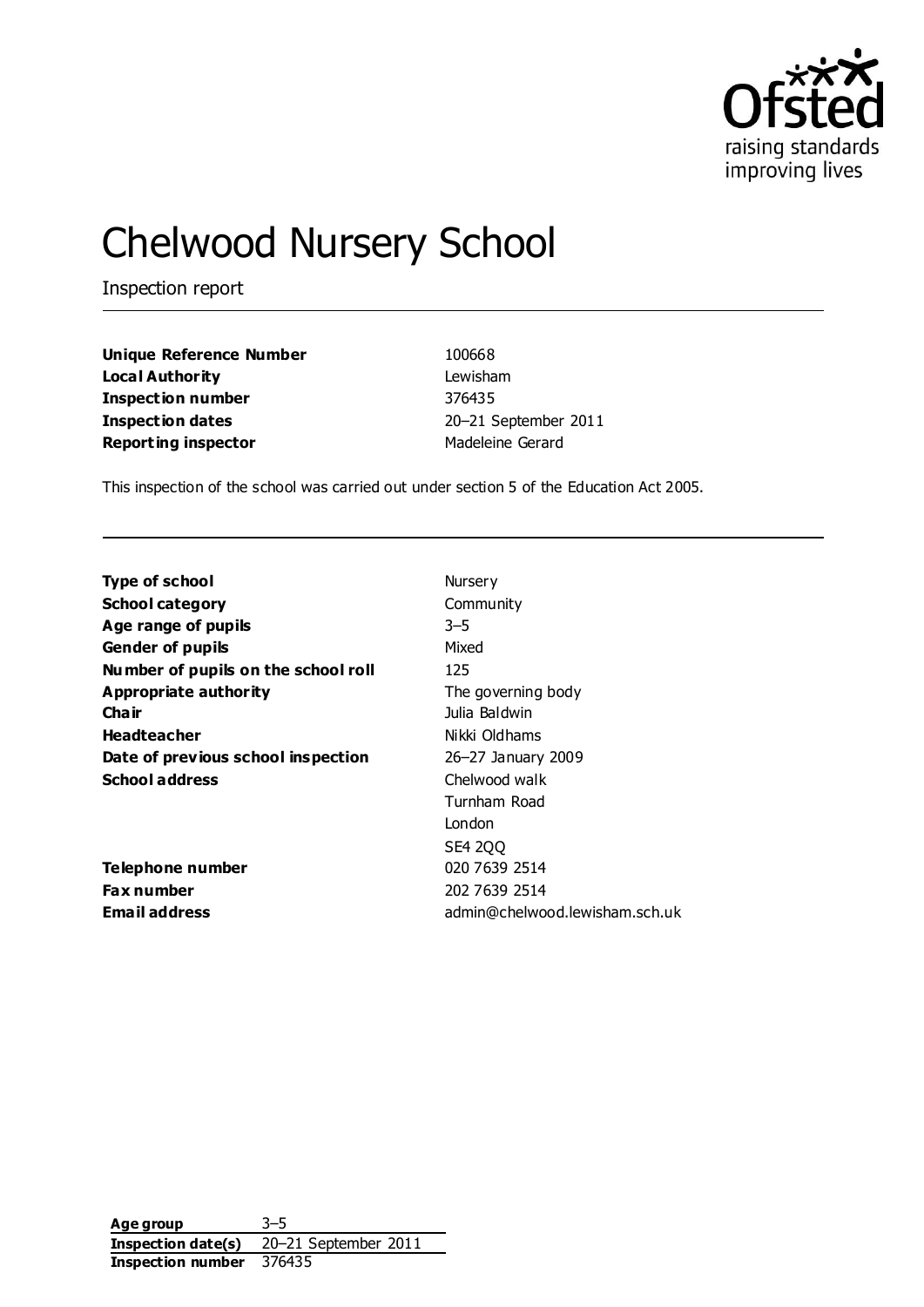The Office for Standards in Education, Children's Services and Skills (Ofsted) regulates and inspects to achieve excellence in the care of children and young people, and in education and skills for learners of all ages. It regulates and inspects childcare and children's social care, and inspects the Children and Family Court Advisory Support Service (Cafcass), schools, colleges, initial teacher training, work-based learning and skills training, adult and community learning, and education and training in prisons and other secure establishments. It assesses council children's services, and inspects services for looked after children, safeguarding and child protection.

Further copies of this report are obtainable from the school. Under the Education Act 2005, the school must provide a copy of this report free of charge to certain categories of people. A charge not exceeding the full cost of reproduction may be made for any other copies supplied.

If you would like a copy of this document in a different format, such as large print or Braille, please telephone 0300 123 4234, or email enquiries@ofsted.gov.uk.

You may copy all or parts of this document for non-commercial educational purposes, as long as you give details of the source and date of publication and do not alter the information in any way.

To receive regular email alerts about new publications, including survey reports and school inspection reports, please visit our website and go to 'Subscribe'.

Piccadilly Gate Store St **Manchester** M1 2WD

T: 0300 123 4234 Textphone: 0161 618 8524 E: enquiries@ofsted.gov.uk W: www.ofsted.gov.uk

**Ofsted** 

© Crown copyright 2011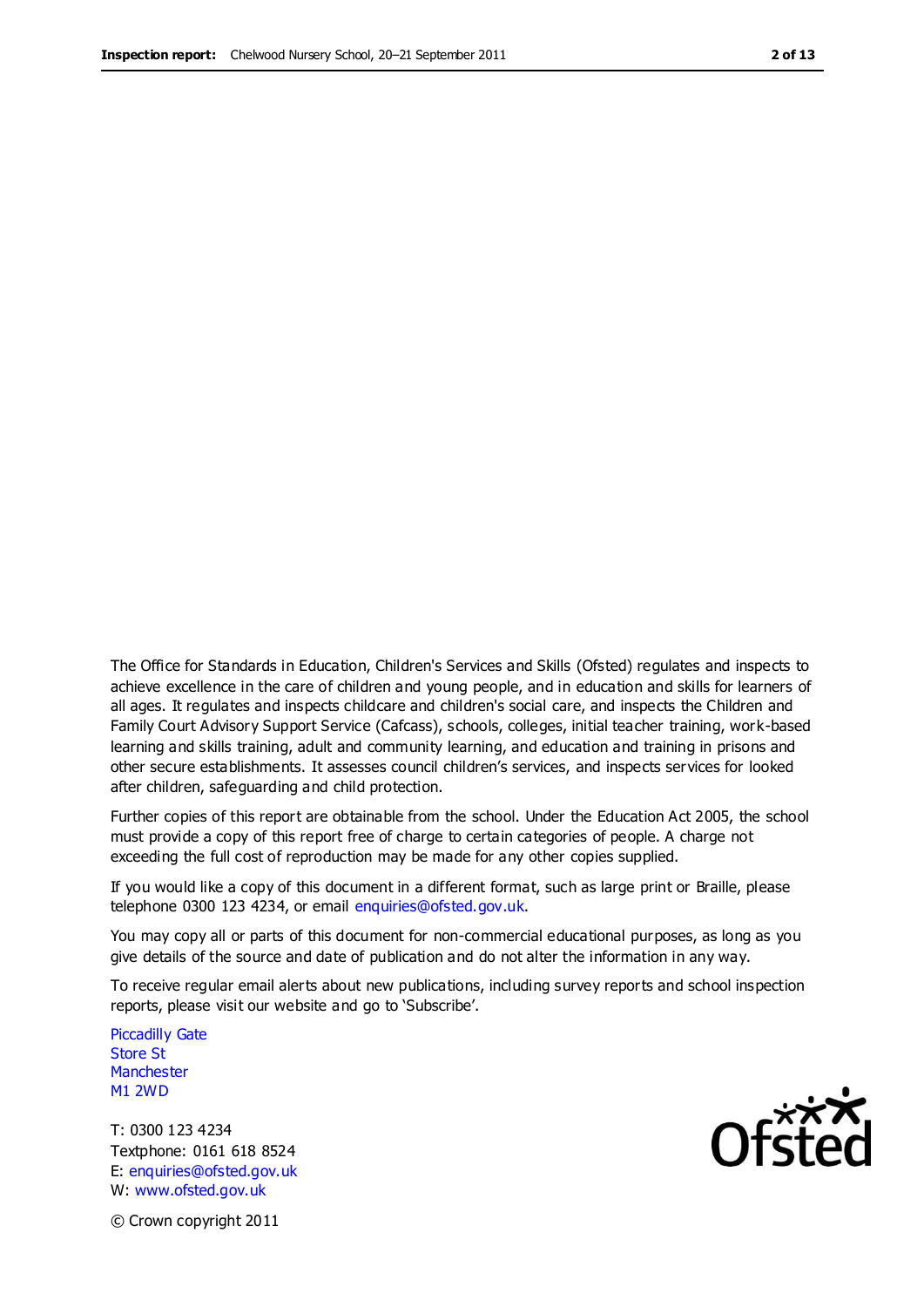# **Introduction**

This inspection was carried out by two additional inspectors. The inspectors observed teaching and learning led by five teachers and additional staff. They held meetings with senior leaders and managers and with representatives of the governing body. They observed the school's work and looked at records of observations of children's learning and progress, and tracking data showing children's attainment and progress. The school's development plans and policies, and records for safeguarding children, were also examined. Inspectors considered the 62 responses to the questionnaire received from parents and carers, and the 17 responses to the staff questionnaire.

The inspection team reviewed many aspects of the school's work. It looked in detail at a number of key areas.

- Whether all groups of children are making swift progress in their learning.
- The extent to which children's personal development is a strength of the school.
- $\blacksquare$  How accurately the school monitors the quality of its work and ensures consistency of provision throughout.

# **Information about the school**

This is a larger-than-average nursery school. Early Years Foundation Stage children are taught together across three Nursery classes. Most children attend either the morning or the afternoon sessions, whilst a few attend both sessions. The proportion of children from minority ethnic heritages is above average. The proportion of children with special educational needs and/or disabilities is average. Most of these children have speech, language and communication needs. The proportion of children speaking English as an additional language is well-above average. The large majority of these children are at an early stage of learning English. The school has achieved the nationally recognised Sustainable School Award.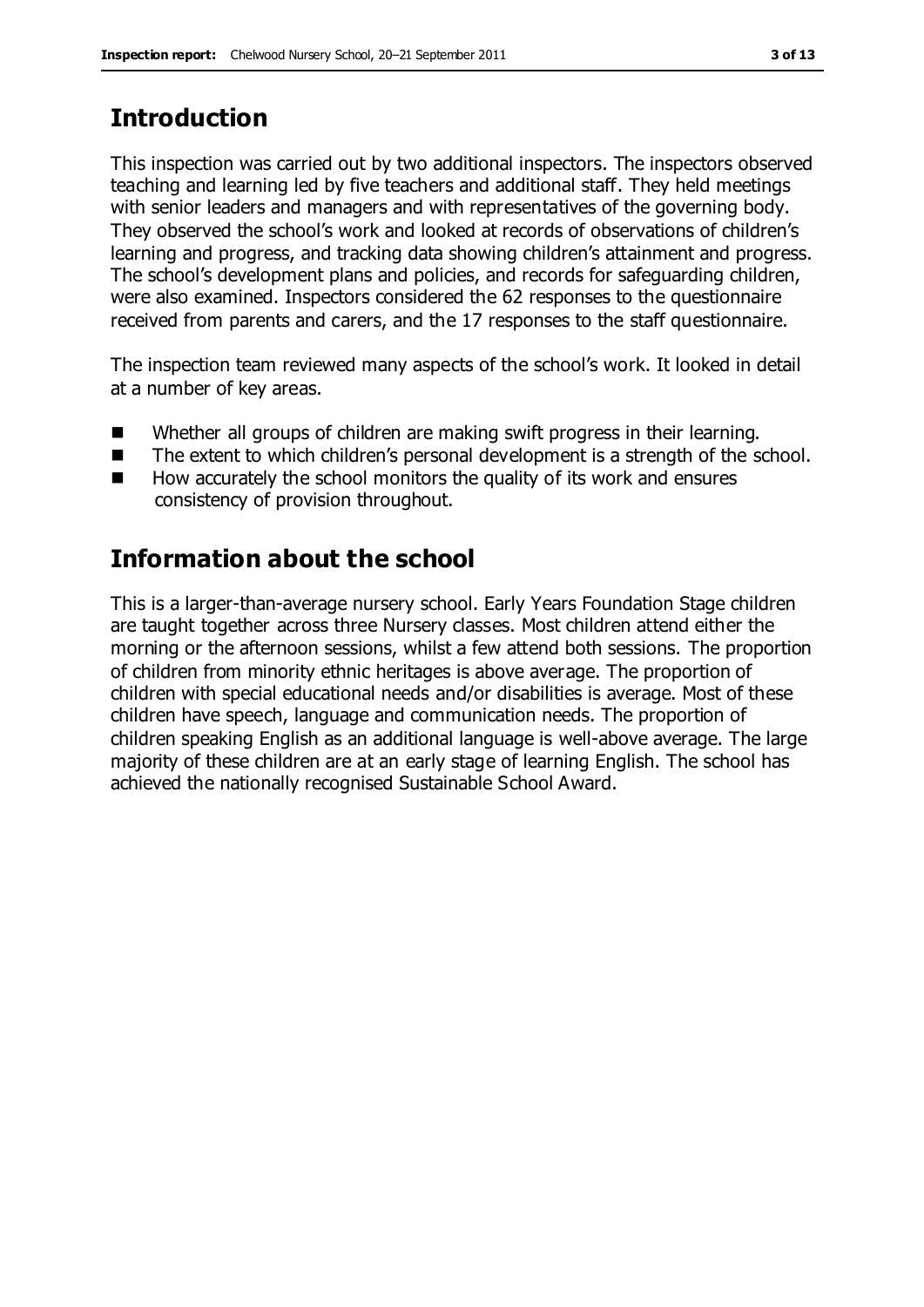# **Inspection judgements**

| Overall effectiveness: how good is the school?  |  |  |
|-------------------------------------------------|--|--|
| The school's capacity for sustained improvement |  |  |

#### **Main findings**

Chelwood Nursery School provides an outstanding quality of education and serves its local community extremely well. It is a happy and harmonious place where staff know children very well as individuals and ensure that all children, including those with special educational needs and/or disabilities, and those who are experiencing difficult circumstances, are outstandingly well cared for. Working together as a very strong team, the staff ensure that all groups of children make outstanding progress in their academic and personal skills.

Observations of individual children's interests are used very effectively to plan activities in the inside and outside areas that promote their understanding and deepen their knowledge. Staff keep very detailed records of children's learning and progress. Assessment information is used extremely well to tailor work to children's needs, and to check that all groups of children make consistently swift gains in their learning. This ensures that children who need extra help and guidance are identified quickly and given targeted additional support.

Exemplary arrangements to support children and their families when they join the school, and very well established routines, ensure that children feel welcome and settle very quickly when they start. For example, they know to find their name card and put it with their photograph when they arrive, and that they need to put on wellington boots before they go outside when it is wet. Children from widely diverse backgrounds and cultures work and play very well together. They take turns readily and share equipment. They behave extremely well in the classrooms and the outdoor areas because adults make their expectations consistently clear. Older children enjoy showing the younger ones where resources are kept. All children contribute to the community by helping to tidy up and prepare the classrooms for the next group of children to use. Children's self-confidence and self-esteem are boosted through selecting for themselves the pieces of work they wish to include in their individual 'Look What I Can Do' books. Independence is fostered strongly through opportunities for children to contribute their ideas to developing the school further. For example, recent improvements have been made to the dining arrangements at lunchtime as a result of suggestions they have made. Children have helped to establish a local community garden and worked with a local artist to create artwork to decorate it.

Through perceptive self-evaluation, the school has a very clear understanding of its strengths. Leaders and managers constantly strive to bring about improvements to provision and outcomes for the children. For example, since the last inspection, the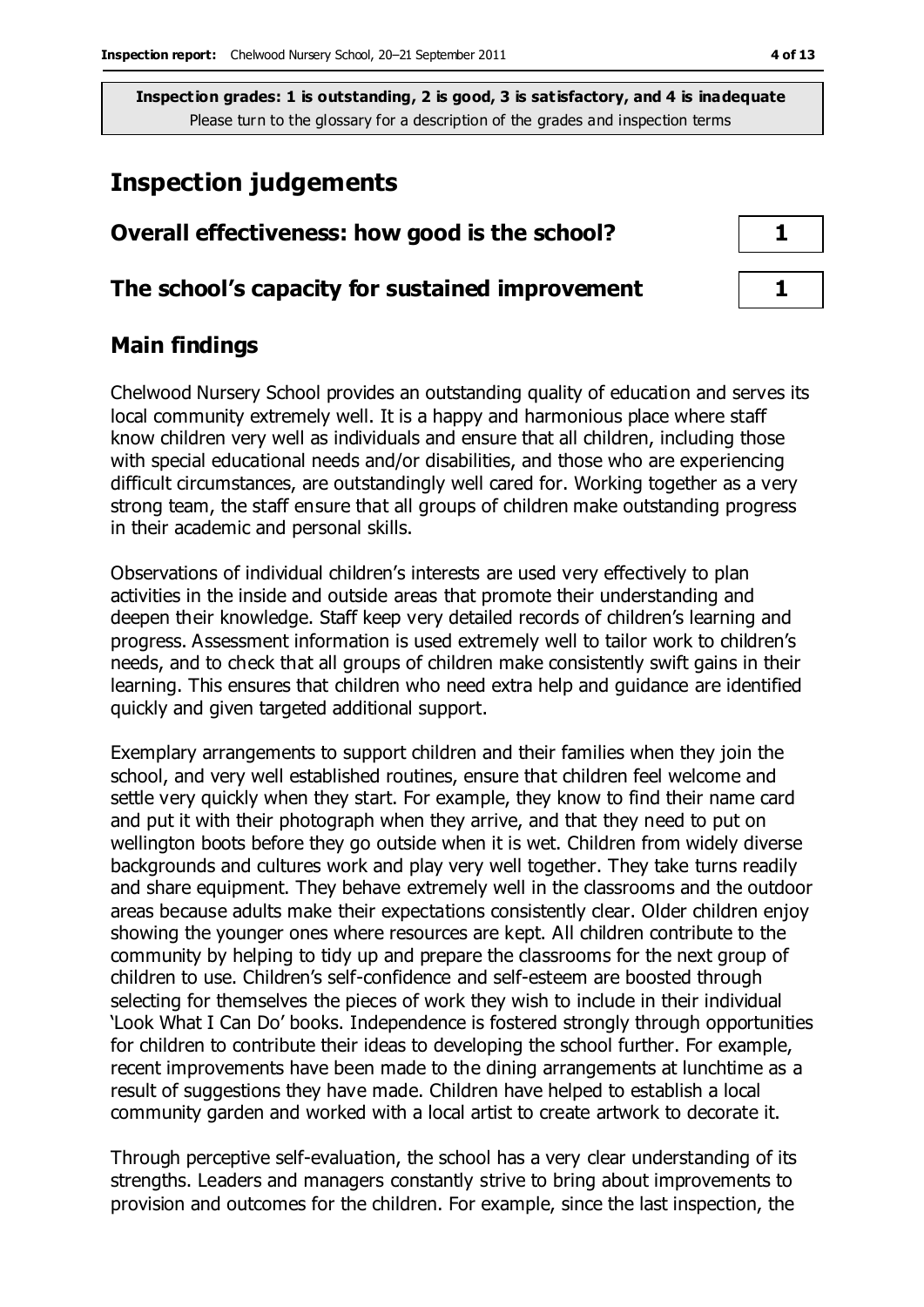school has successfully raised children's overall attainment, improved their behaviour and introduced regular opportunities for parents and carers to spend time in school sharing learning activities with their children. Together, with maintaining the school's outstanding overall effectiveness, these strengths show the school's outstanding capacity for sustained improvement. Regular monitoring ensures the school's provision is consistently high. Occasionally, a few enhancements, for example to increase children's attainment in calculation and writing, are not as rigorously checked to ensure that further swift improvements are made.

#### **What does the school need to do to improve further?**

■ Sharpen the use of monitoring to check that all enhancements to provision lead to even further improvements to children's academic outcomes.

#### **Outcomes for individuals and groups of children 1**

Children join the school with skills and capabilities that are generally well-below those expected for their age. By the time children leave, at the end of their time in the Nursery, their attainment is above expectations for children of this age because they make consistently swift progress and achieve and enjoy in their learning outstandingly well. Children's attainment in personal, social and emotional development, in physical and creative development and their knowledge and understanding of the world in which they live are particularly strong. Attainment in calculation and some aspects of communication, language and literacy are not as consistently high.

Children enjoy activities they can choose for themselves. They often think hard and concentrate well. They listen attentively to explanations and follow instructions carefully. This was illustrated in a sensory session where children, working in a group with an adult, explored a variety of different herbs. They handled the herbs carefully and crushed them gently to release their scent. They took turns sensibly to smell them and listened to one another as they practised saying the herb names. They sustained their interest in the task and mixed the herbs into salt-dough to make mini pizzas and cakes. Children speaking English as an additional language made similarly brisk progress to that of others in the group. They developed confidence in pronouncing new English words because they listened carefully to the adult and repeated them accurately.

Children who speak English as an additional language progress outstandingly well because they practise their listening and speaking skills very regularly with the adults. Children with special educational needs and/or disabilities make outstanding progress in their skills. They enjoy working individually with staff, as well as in pairs and small groups with other children. They benefit from additional sessions, tailored to their needs, with well-trained staff and specialist therapists.

The school's success in achieving the Sustainable School Award is reflected in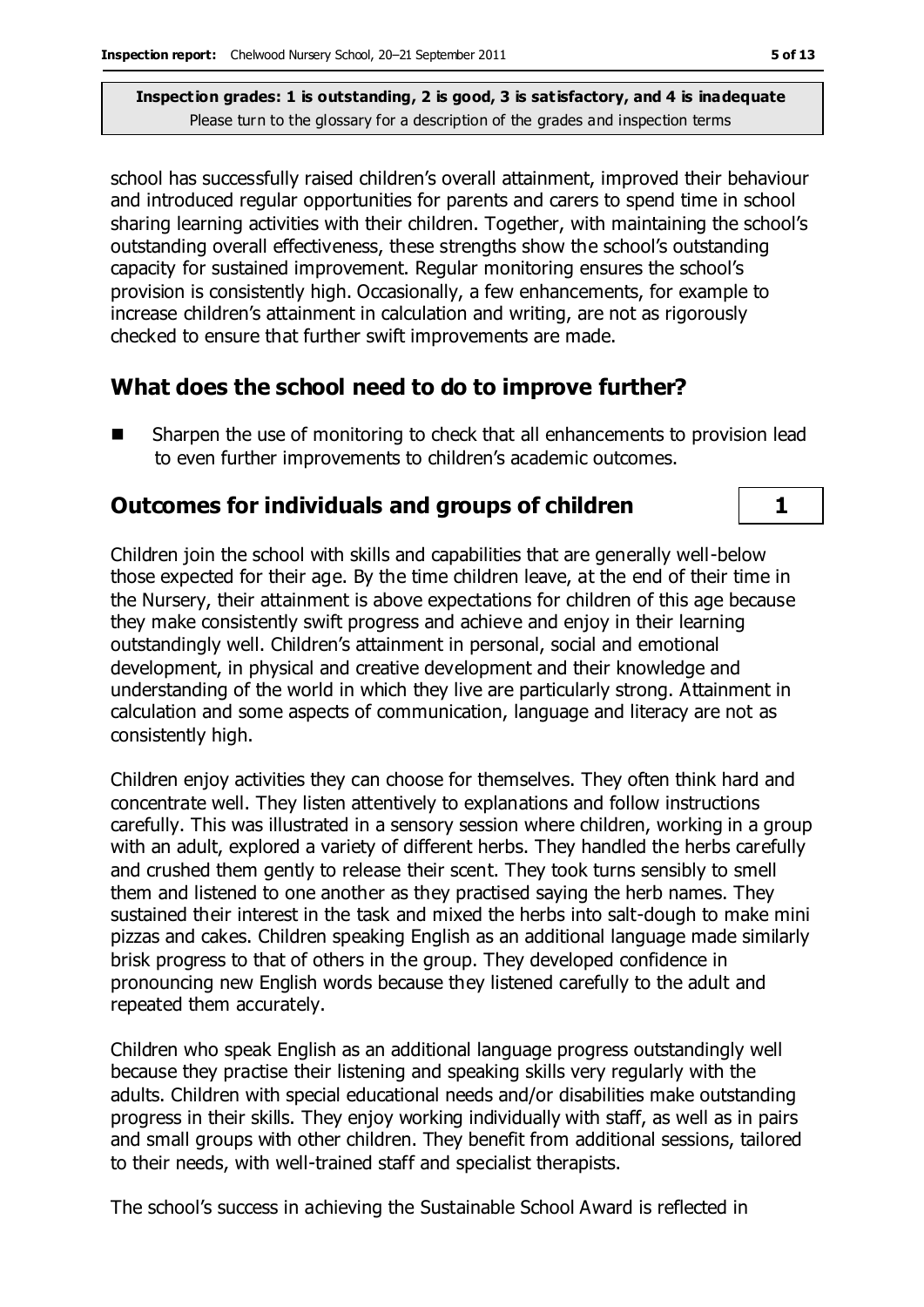children's positive attitudes to keeping fit and healthy. The large majority of children walk, cycle or travel by scooter to school. Fruit snacks are very popular. Children enjoy looking after the school's vegetable and fruit beds, harvesting what they have grown and using it to prepare food to eat. They use the wide variety of physical equipment available in the outdoor areas enthusiastically and understand how to do so safely in order to keep themselves and other children from harm. Children are very confident that adults will help them should any problems occur.

They children enjoy finding out about a wide variety of cultures and faiths, for example learning African drumming, dressing up in traditional costumes from a wide variety of countries, making their own Chinese dragon at Chinese New Year and celebrating Diwali. Together with generous charity fundraising and caring attitudes, the extent of children's spiritual, social, moral and cultural development is outstanding. Very positive attitudes to learning, excellent behaviour, above average attendance and outstanding academic achievement ensure that children are outstandingly well prepared for the next stage in their education by the time they leave the school.

| <b>Outcomes for children in the Early Years Foundation Stage</b>                                              | 1              |
|---------------------------------------------------------------------------------------------------------------|----------------|
| Children's achievement and the extent to which they enjoy their learning                                      |                |
| Taking into account:                                                                                          | $\mathfrak{D}$ |
| Children's attainment <sup>1</sup>                                                                            |                |
| The quality of children's learning and their progress                                                         |                |
| The quality of learning for children with special educational needs and/or disabilities<br>and their progress |                |
| The extent to which children feel safe                                                                        | 1              |
| Children's behaviour                                                                                          | 1              |
| The extent to which children adopt healthy lifestyles                                                         | 1              |
| The extent to which children contribute to the school and wider community                                     |                |
| The extent to which children develop skills that will contribute to their future<br>economic well-being       |                |
| Taking into account:                                                                                          |                |
| Children's attendance <sup>1</sup>                                                                            | $\mathfrak{p}$ |
| The extent of children's spiritual, moral, social and cultural development                                    |                |

These are the grades for children's outcomes

### **How effective is the provision?**

 $\overline{a}$ 

Staff manage sessions very successfully and effective teamwork ensures that children can choose a very wide variety of resources, toys and equipment in the inside and outside areas. They ensure that children have enjoyable activities to do that develop

<sup>&</sup>lt;sup>1</sup> The grades for attainment and attendance are: 1 is high; 2 is above average; 3 is broadly average; and 4 is low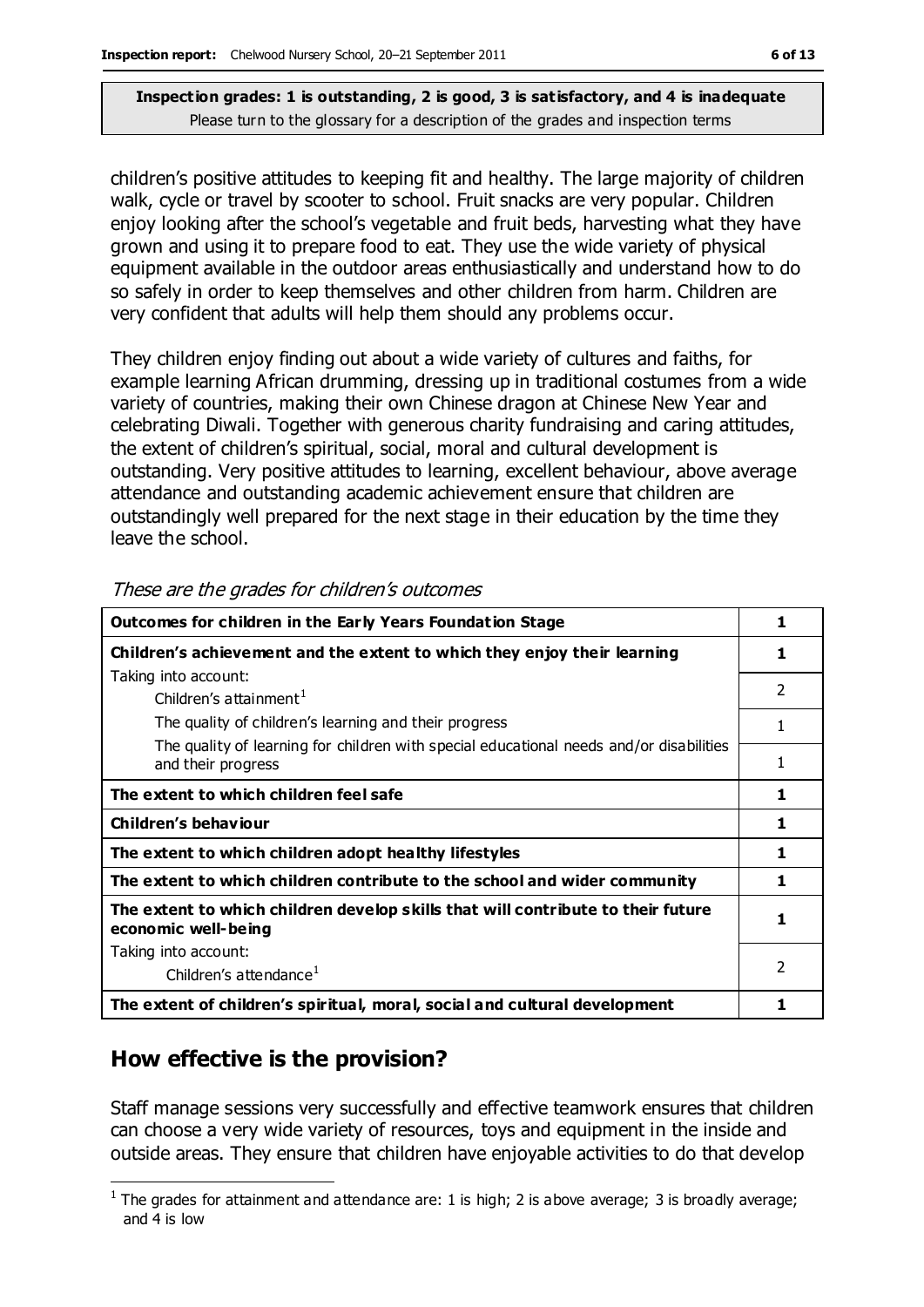their skills. For example, children were practising numbers by counting together how many spoonfuls of shaving foam they needed to fill a plastic cup. There is a particularly good balance of adult-led tasks and self-selected activities. Adults often extend children's learning through discussion and questioning. They encourage children to develop their ideas, and to make links between new learning and what they know and can do already. Daily observations of children's progress are very detailed and used effectively to plan appropriately challenging tasks that are motivating and capture children's interest. The curriculum underpins children's enjoyment of their learning. Meticulous attention is paid to how children's individual preferences and interests develop. The curriculum is constantly refined to meet their needs and this is why children have extremely positive attitudes to coming to school. Visitors to the school and outings within the local area develop children's knowledge and understanding of their community.

Staff play a very strong role in supporting children's social and emotional development because they know their individual needs and talents well. Excellent use of well-established links with outside agencies provide additional help for children who are vulnerable and promote their learning and well-being. Effective systems to promote attendance and punctuality ensure that the whole-school community is clear about the importance of attending school regularly and on time.

| The quality of provision in the Early Years Foundation Stage                                                  |  |
|---------------------------------------------------------------------------------------------------------------|--|
| The quality of teaching                                                                                       |  |
| Taking into account:                                                                                          |  |
| The use of assessment to support learning                                                                     |  |
| The extent to which the curriculum meets children's needs, including, where<br>relevant, through partnerships |  |
| The effectiveness of care, guidance and support                                                               |  |

These are the grades for the quality of provision

#### **How effective are leadership and management?**

The headteacher is a strong leader with a clear vision for the school that puts children at the heart of all the school's work. Leaders and managers drive improvements and embed ambition outstandingly well, as children's improved attainment reflects.

All the staff and members of the governing body work with outstanding determination to tackle discrimination and promote equality. Consequently, all groups of children, whatever their background or ability, have equal access to exciting and stimulating provision that is sharply tailored to their needs as individuals so that they do extremely well. Occasionally, the impact of key actions to secure even further improvements in a few areas and raise children's attainment higher is not checked as specifically as it could be.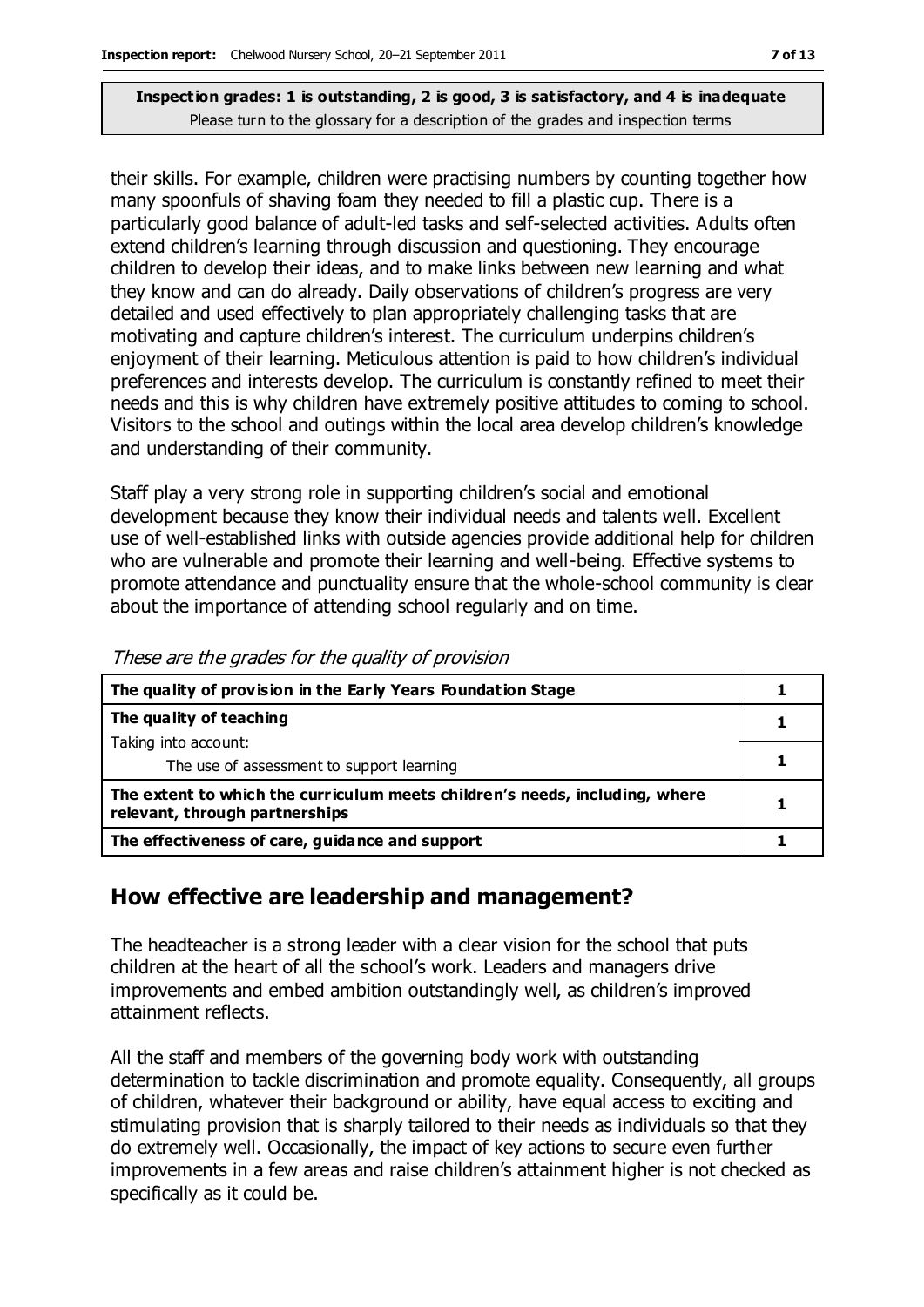The governing body is very supportive and ensures that arrangements for safeguarding are good. Policies are reviewed regularly. The school site is secure and well maintained. Quality assurance and risk assessments are good. The school promotes community cohesion well by developing and encouraging a detailed understanding of the school and local community. The many different faiths, ethnicities and cultures that exist within it are strongly valued and, as a result, children have a good understanding of the lives of those who live in contrasting global communities. However, plans to establish links with a contrasting school within the United Kingdom are at a very early stage.

These are the grades for leadership and management

| The effectiveness of leadership and management in the Early Years Foundation<br><b>Stage</b>                                                                        | 1                       |
|---------------------------------------------------------------------------------------------------------------------------------------------------------------------|-------------------------|
| The effectiveness of leadership and management in embedding ambition and<br>driving improvement                                                                     | 1                       |
| Taking into account:                                                                                                                                                |                         |
| The leadership and management of teaching and learning                                                                                                              | 1                       |
| The effectiveness of the governing body in challenging and supporting the<br>school so that weaknesses are tackled decisively and statutory responsibilities<br>met | $\overline{\mathbf{2}}$ |
| The effectiveness of the school's engagement with parents and carers                                                                                                | 1                       |
| The effectiveness of partnerships in promoting learning and well-being                                                                                              | 1                       |
| The effectiveness with which the school promotes equality of opportunity and<br>tackles discrimination                                                              | 1                       |
| The effectiveness of safeguarding procedures                                                                                                                        | $\overline{\mathbf{2}}$ |
| The effectiveness with which the school promotes community cohesion                                                                                                 | $\overline{\mathbf{2}}$ |
| The effectiveness with which the school deploys resources to achieve value for<br>money                                                                             | 1                       |

## **Views of parents and carers**

The proportion of parents and carers who responded to the questionnaire was around that found nationally. Of these all the parents and carers confirmed that their children enjoy their time at school. The vast majority were confident that the school keeps their children safe. The overwhelming majority were happy with their child's experience of school. The very large majority evaluated the quality of the school's work to promote children's personal development very positively. Most agreed that their child's needs were well met and that their children were well taught at the school. Inspection findings endorse the views of parents and carers regarding children's personal development. Inspectors found rates of learning and progress, children's academic outcomes and the quality of teaching and learning at the school to be outstanding. Other aspects of the school's provision, including the curriculum and the quality of the care, guidance and support that the children receive, were also judged to be outstanding.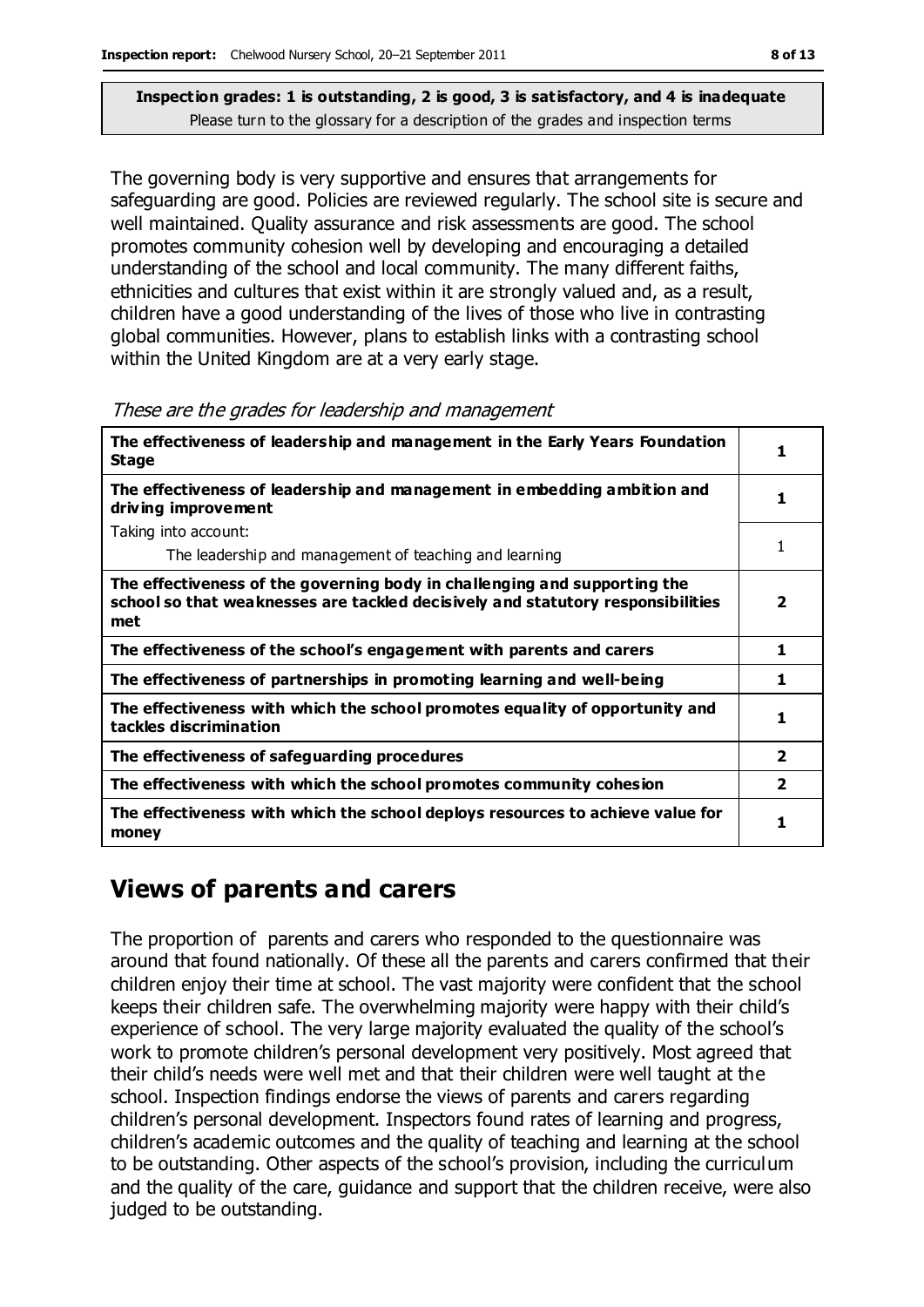#### **Responses from parents and carers to Ofsted's questionnaire**

Ofsted invited all the registered parents and carers of children registered at Chelwood Nursery School to complete a questionnaire about their views of the school.

In the questionnaire, parents and carers were asked to record how strongly they agreed with 13 statements about the school.

The inspection team received 62 completed questionnaires by the end of the on-site inspection. In total, there are 125 children registered at the school.

| <b>Statements</b>                                                                                                                                                                                                                                       | <b>Strongly</b><br>agree |               | Agree        |               | <b>Disagree</b> |             | <b>Strongly</b><br>disagree |              |
|---------------------------------------------------------------------------------------------------------------------------------------------------------------------------------------------------------------------------------------------------------|--------------------------|---------------|--------------|---------------|-----------------|-------------|-----------------------------|--------------|
|                                                                                                                                                                                                                                                         | <b>Total</b>             | $\frac{1}{2}$ | <b>Total</b> | $\frac{1}{2}$ | <b>Total</b>    | %           | <b>Total</b>                | %            |
| My child enjoys school                                                                                                                                                                                                                                  | 58                       | 94            | 4            | 6             | 0               | 0           | $\mathbf{0}$                | $\mathbf{0}$ |
| The school keeps my child<br>safe                                                                                                                                                                                                                       | 56                       | 90            | 5            | 8             | $\mathbf 0$     | $\mathbf 0$ | $\mathbf 0$                 | $\mathbf 0$  |
| The school informs me about<br>my child's progress                                                                                                                                                                                                      | 49                       | 79            | 12           | 19            | $\Omega$        | $\mathbf 0$ | $\mathbf{0}$                | $\mathbf 0$  |
| My child is making enough<br>progress at this school                                                                                                                                                                                                    | 43                       | 69            | 16           | 26            | 0               | 0           | $\mathbf 0$                 | $\mathbf 0$  |
| The teaching is good at this<br>school                                                                                                                                                                                                                  | 45                       | 73            | 14           | 23            | 0               | $\mathbf 0$ | $\mathbf 0$                 | $\mathbf 0$  |
| The school helps me to<br>support my child's learning                                                                                                                                                                                                   | 42                       | 68            | 18           | 29            | 0               | $\Omega$    | $\Omega$                    | $\mathbf 0$  |
| The school helps my child to<br>have a healthy lifestyle                                                                                                                                                                                                | 46                       | 74            | 13           | 21            | 0               | $\mathbf 0$ | $\mathbf 0$                 | $\mathbf 0$  |
| The school makes sure that<br>my child is well prepared for<br>the future (for example<br>changing year group,<br>changing school, and for<br>children who are finishing<br>school, entering further or<br>higher education, or entering<br>employment) | 43                       | 69            | 14           | 23            | $\Omega$        | $\mathbf 0$ | $\mathbf{0}$                | 0            |
| The school meets my child's<br>particular needs                                                                                                                                                                                                         | 42                       | 68            | 17           | 27            | $\mathbf 0$     | $\mathbf 0$ | $\mathbf 0$                 | $\mathbf 0$  |
| The school deals effectively<br>with unacceptable behaviour                                                                                                                                                                                             | 42                       | 68            | 15           | 24            | $\Omega$        | $\mathbf 0$ | $\mathbf{0}$                | $\mathbf 0$  |
| The school takes account of<br>my suggestions and<br>concerns                                                                                                                                                                                           | 40                       | 65            | 18           | 29            | 0               | $\mathbf 0$ | $\mathbf 0$                 | $\mathbf 0$  |
| The school is led and<br>managed effectively                                                                                                                                                                                                            | 54                       | 87            | 5            | 8             | 0               | $\mathbf 0$ | $\Omega$                    | $\mathbf 0$  |
| Overall, I am happy with my<br>child's experience at this<br>school                                                                                                                                                                                     | 55                       | 89            | 6            | 10            | 0               | $\mathbf 0$ | $\mathbf 0$                 | $\mathbf 0$  |

The table above summarises the responses that parents and carers made to each statement. The percentages indicate the proportion of parents and carers giving that response out of the total number of completed questionnaires. Where one or more parents and carers chose not to answer a particular question, the percentages will not add up to 100%.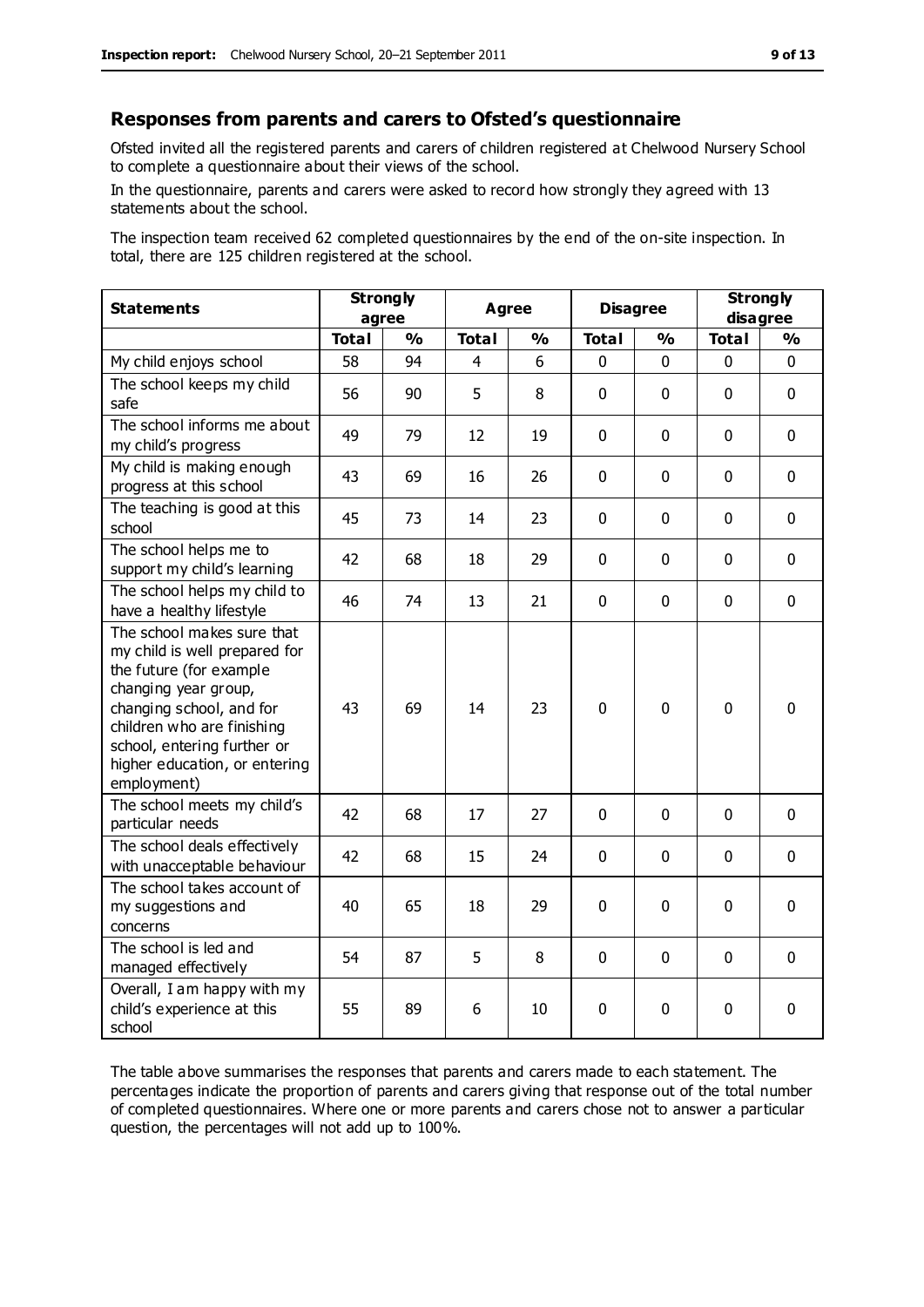# **Glossary**

#### **What inspection judgements mean**

| Grade   | <b>Judgement</b> | <b>Description</b>                                                                                                                                                                                                                 |
|---------|------------------|------------------------------------------------------------------------------------------------------------------------------------------------------------------------------------------------------------------------------------|
| Grade 1 | Outstanding      | These features are highly effective. An outstanding<br>school provides exceptionally well for all its children's<br>needs.                                                                                                         |
| Grade 2 | Good             | These are very positive features of a school. A school<br>that is good is serving its children well.                                                                                                                               |
| Grade 3 | Satisfactory     | These features are of reasonable quality. A satisfactory<br>school is providing adequately for its children.                                                                                                                       |
| Grade 4 | Inadequate       | These features are not of an acceptable standard. An<br>inadequate school needs to make significant<br>improvement in order to meet the needs of its children.<br>Ofsted inspectors will make further visits until it<br>improves. |

#### **Overall effectiveness of schools**

|                       |                    |      | Overall effectiveness judgement (percentage of schools) |                   |
|-----------------------|--------------------|------|---------------------------------------------------------|-------------------|
| <b>Type of school</b> | <b>Outstanding</b> | Good | <b>Satisfactory</b>                                     | <b>Inadequate</b> |
| Nursery schools       | 43                 | 47   | 10                                                      |                   |
| Primary schools       | 6                  | 46   | 42                                                      |                   |
| Secondary             | 14                 | 36   | 41                                                      |                   |
| schools               |                    |      |                                                         |                   |
| Sixth forms           | 15                 | 42   | 41                                                      |                   |
| Special schools       | 30                 | 48   | 19                                                      |                   |
| Pupil referral        | 14                 | 50   | 31                                                      |                   |
| units                 |                    |      |                                                         |                   |
| All schools           | 10                 | 44   | 39                                                      |                   |

New school inspection arrangements were introduced on 1 September 2009. This means that inspectors now make some additional judgements that were not made previously.

The data in the table above are for the period 1 September 2010 to 08 April 2011 and are consistent with the latest published official statistics about maintained school inspection outcomes (see www.ofsted.gov.uk).

The sample of schools inspected during 2010/11 was not representative of all schools nationally, as weaker schools are inspected more frequently than good or outstanding schools.

Percentages are rounded and do not always add exactly to 100.

Sixth form figures reflect the judgements made for the overall effectiveness of the sixth form in secondary schools, special schools and pupil referral units.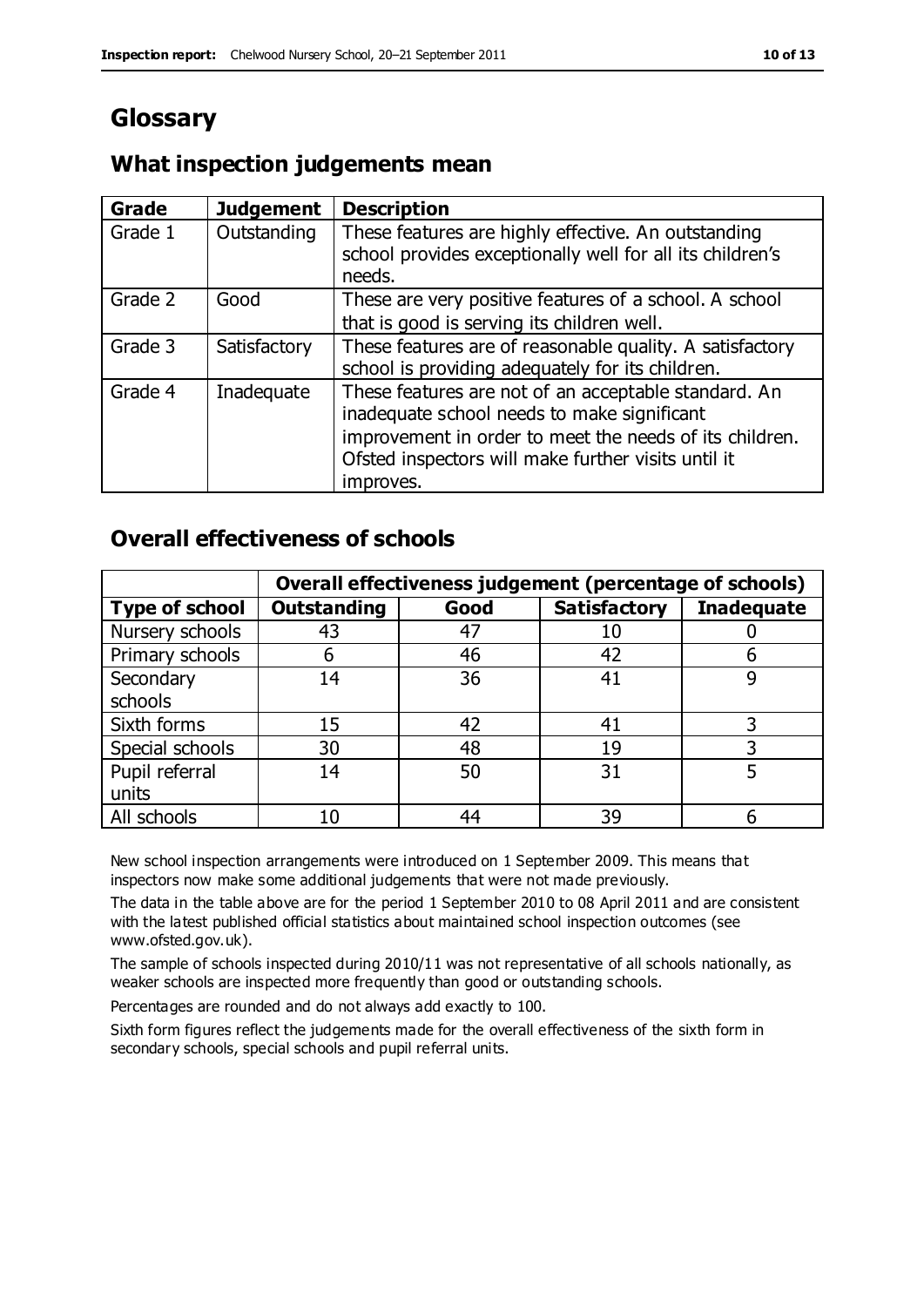# **Common terminology used by inspectors**

| Achievement:                  | the progress and success of a child in their learning<br>and development.                                                                                                                                                                                                                                                                                                                                  |
|-------------------------------|------------------------------------------------------------------------------------------------------------------------------------------------------------------------------------------------------------------------------------------------------------------------------------------------------------------------------------------------------------------------------------------------------------|
| Attainment:                   | in other phases of school, for example primary<br>schools, attainment is the standard of the pupils'<br>work shown by test and examination results and in<br>lessons. However, there is no national average for<br>three- and four-year-olds. Therefore, in inspections<br>of nursery schools, inspectors take account of<br>expectations in the age-related bands of the Early<br>Years Foundation Stage. |
| Capacity to improve:          | the proven ability of the school to continue<br>improving. Inspectors base this judgement on what<br>the school has accomplished so far and on the<br>quality of its systems to maintain improvement.                                                                                                                                                                                                      |
| Leadership and management:    | the contribution of all the staff with responsibilities,<br>not just the headteacher, to identifying priorities,<br>directing and motivating staff and running the<br>school.                                                                                                                                                                                                                              |
| Learning:                     | how well children acquire knowledge, develop their<br>understanding, learn and practise skills and are<br>developing their competence as learners.                                                                                                                                                                                                                                                         |
| <b>Overall effectiveness:</b> | inspectors form a judgement on a school's overall<br>effectiveness based on the findings from their<br>inspection of the school. The following judgements,<br>in particular, influence what the overall<br>effectiveness judgement will be.                                                                                                                                                                |
|                               | The school's capacity for sustained<br>improvement.<br>Outcomes for individuals and groups of<br>a s<br>children.<br>The quality of teaching.<br>ш<br>The extent to which the curriculum meets<br>ш<br>children's needs, including, where relevant,<br>through partnerships.<br>The effectiveness of care, guidance and<br>ш<br>support.                                                                   |
| Progress:                     | the rate at which children are learning in nursery<br>sessions and over longer periods of time.                                                                                                                                                                                                                                                                                                            |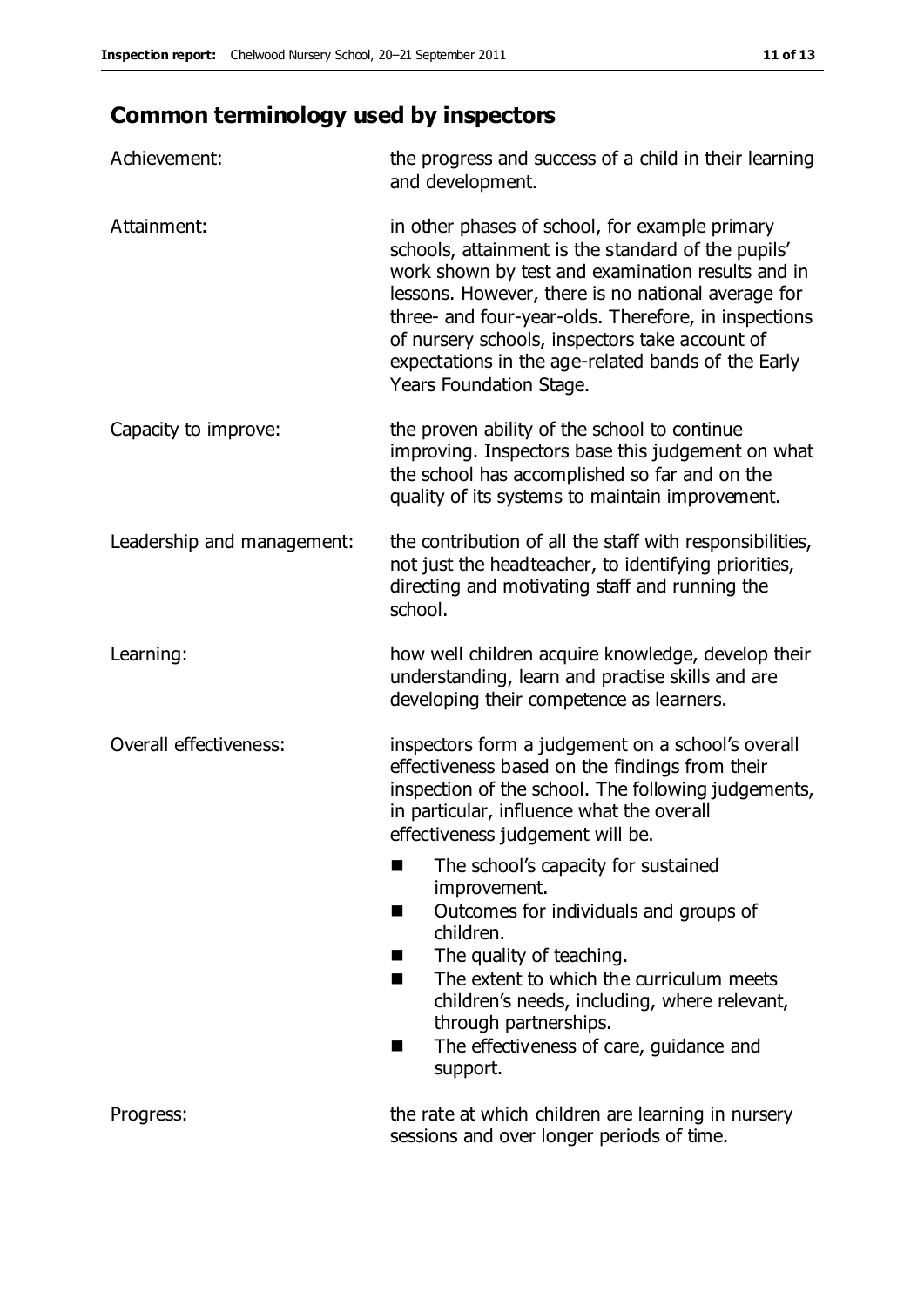#### **This letter is provided for the school, parents and carers to share with their children. It describes Ofsted's main findings from the inspection of their school.**



22 September 2011

Dear Children

#### **Inspection of Chelwood Nursery School, London SE4 2QQ**

Chelwood Nursery School is outstanding.

Thank you for your friendly welcome when we inspected your school recently. We really enjoyed our visit and seeing all the interesting things that you do there. We particularly enjoyed hearing about the annual school carnival and all the fun that you have dressing up and sharing food from around the world. This letter tells you what we found out.

We know that you enjoy coming to school very much because you get along very well with one another and behave so well. This makes Chelwood Nursery School such a happy place to be. Your parents and carers told us they like the school very much too. All the adults work really hard together to look after you very carefully. They make sure you have many exciting and interesting activities to do every day. Because of this, you are all make outstanding progress in your learning. Those of you who need extra help are extremely well supported so that you too make outstanding progress. We could see that you love learning both inside and outside. We liked how sensibly you used the outdoor equipment and helped to tidy all the toys and resources before home time.

Your headteacher, the staff and members of the governing body are always looking for ways to make your school even better. We have asked the school to make even more checks on any changes that they make to ensure that they help you to reach even higher standards. All of you can help by continuing to come to school regularly and on time.

Finally, I would like to thank you again and wish you well in the future.

Yours sincerely

Madeleine Gerard Lead inspector